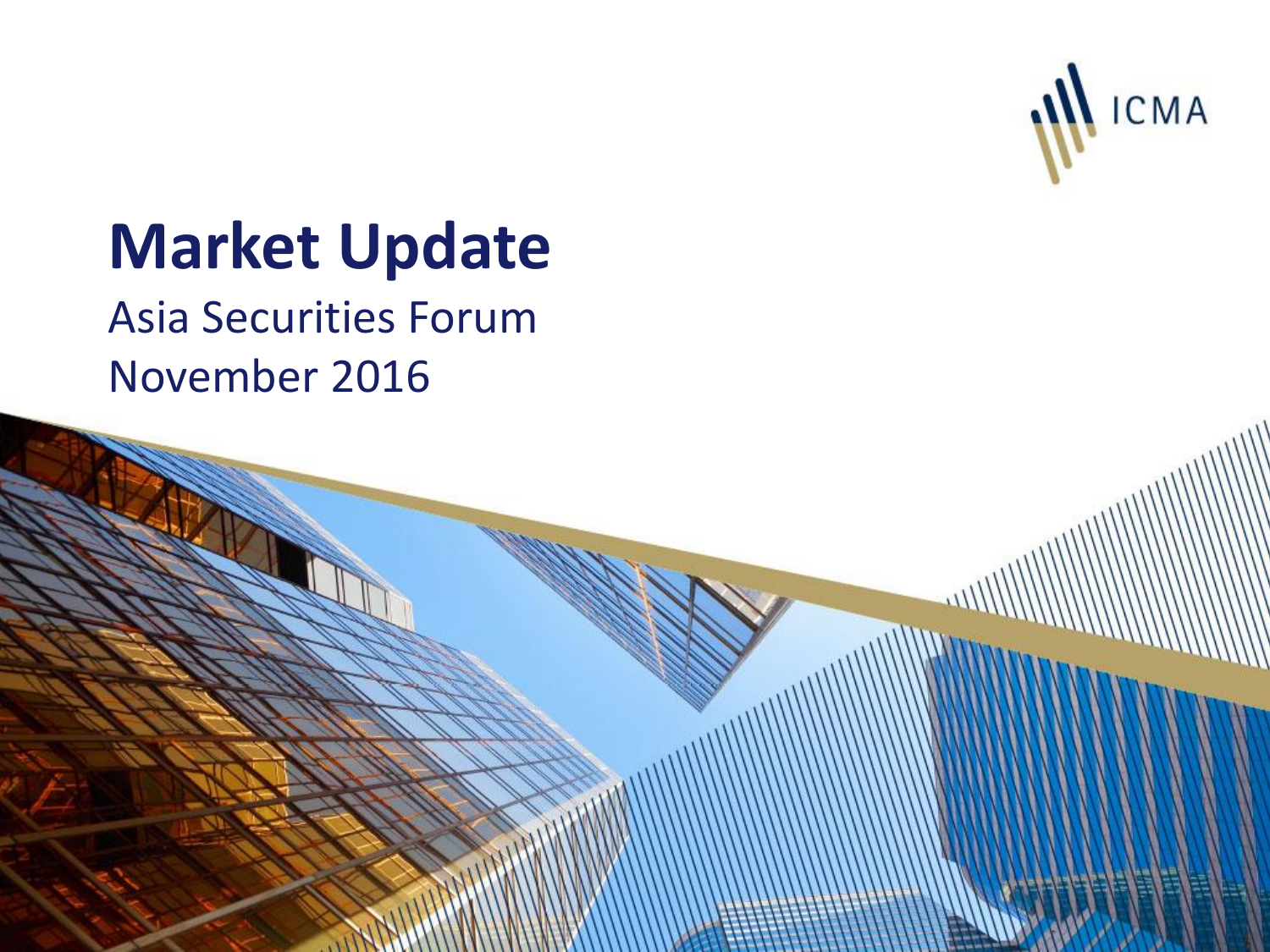## **Brexit and implications for the capital markets**

- ICMA continues to work with our members focusing on the implications of the vote on the capital markets, and created a ["resource hub"](http://www.icmagroup.org/Regulatory-Policy-and-Market-Practice/brexit-implications-for-icma-members-of-the-uk-vote-to-leave-the-eu/) on our website where members can conveniently source relevant Brexit-related papers from ICMA, the authorities and other bodies such as UK and Continental law firms.
- ICMA has completed a thorough review to identify any immediate changes which might be required as a result of the referendum (none at this time) and will keep them under review to ensure they are amended as and when needed in consultation with members.
- **There are two abiding themes coming from members with business both in the UK and** the rest of the EU:
	- they wish to continue their business with as little disruption as possible; and
	- They would like to minimise the uncertainty so that they are able to plan for the future.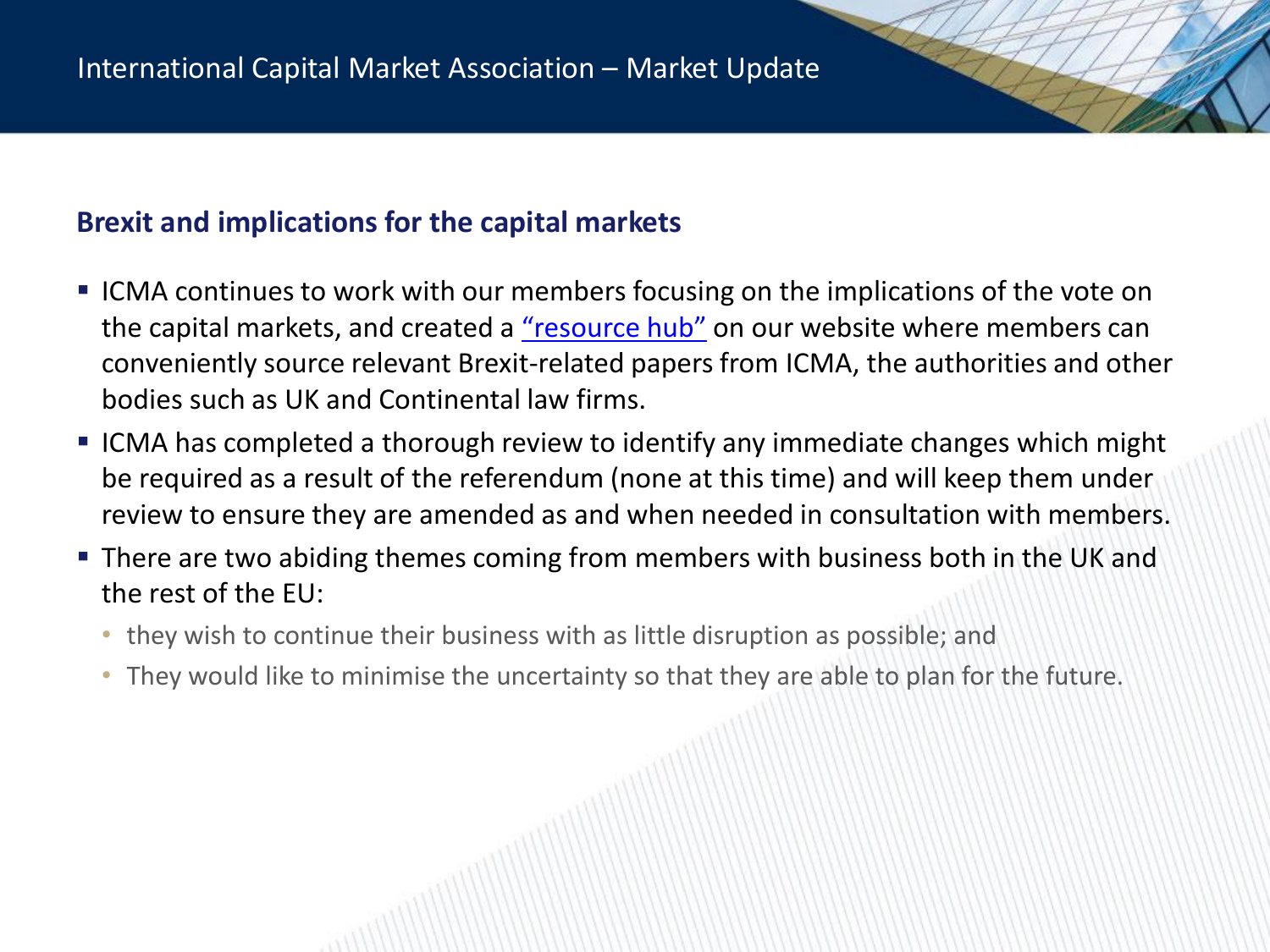## **Secondary corporate bond market liquidity**

- In July 2016, ICMA published *[Remaking the Corporate Bond Markets](https://www.google.co.uk/url?sa=t&rct=j&q=&esrc=s&source=web&cd=2&cad=rja&uact=8&ved=0ahUKEwjj3ce5kLfPAhVlBcAKHTkTAsYQFggqMAE&url=http://www.icmagroup.org/assets/documents/Regulatory/Secondary-markets/Remaking-the-Corporate-Bond-Market-250716.pdf&usg=AFQjCNFVJVL8f6sCmvK3J2lSVo2V1kawag&bvm=bv.134495766,d.d24)*, its second study into the state and evolution of the European investment grade corporate bond secondary market.
- The study concludes that, in general, liquidity conditions continue to become constrained, as market participants find it more challenging both to provide and source liquidity.
- Isolating and quantifying contributing factors is difficult at best. However, market participants primarily attribute this deterioration to the confluence of various regulatory initiatives (most notably the increased cost of capital for market makers) and the impact of monetary policy.
- The study also notes that, while overall liquidity continues to decline, most visibly manifested as a lack of immediacy when executing orders, the story is more nuanced.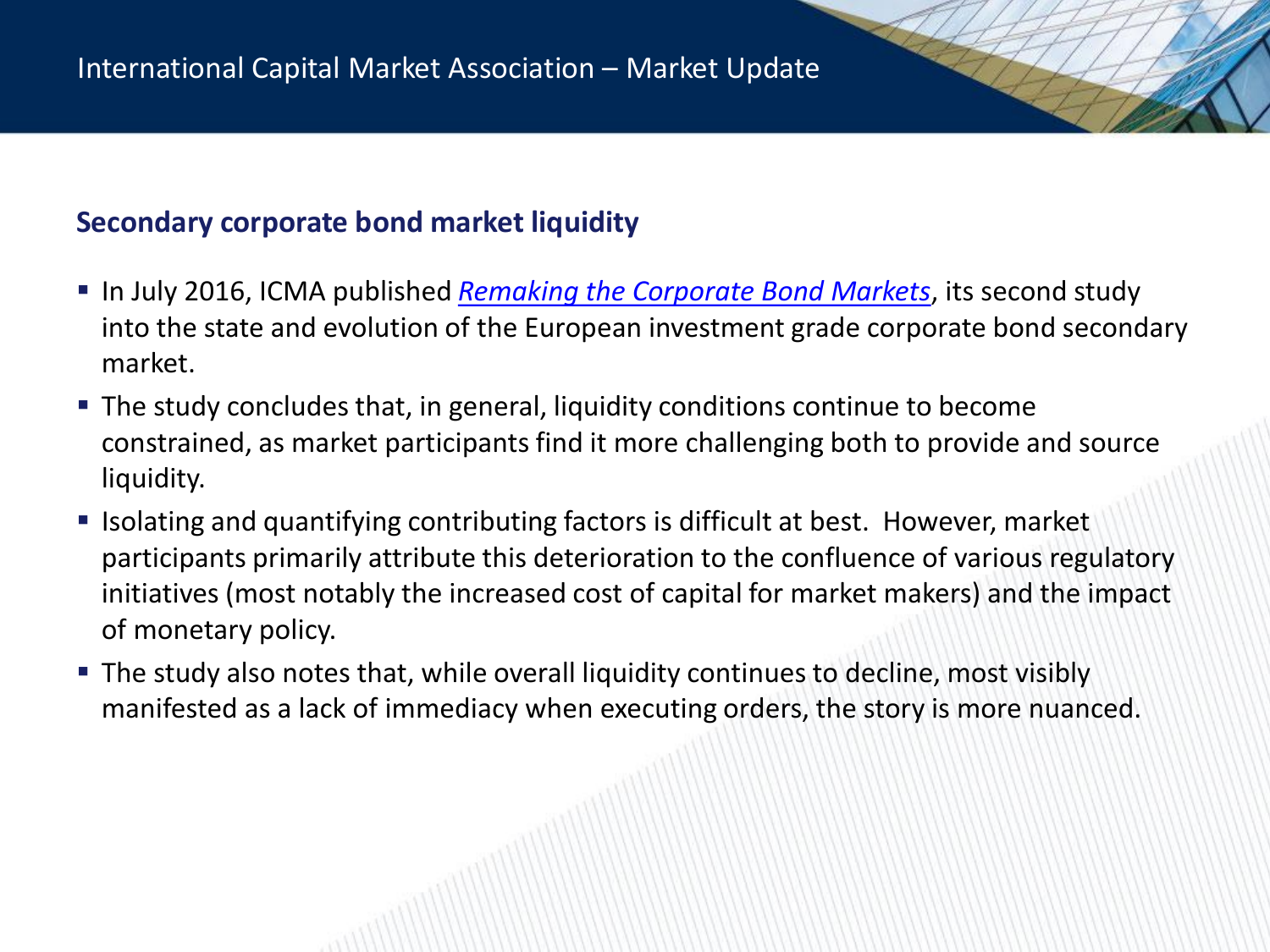## **GDP-linked bonds: a new design for sovereign debt markets**

- The basic concept of GDP-linked government bonds is for their coupons and principal payments to be indexed to nominal GDP and in so doing allow both the burden of servicing interest payments and repayment of principal to adjust with the sovereign's ability to pay.
- **The major market and social welfare benefit of this is to reduce the risk of sovereign debt** crises and disruptive defaults during a recession or downturn. In this regard, often GDPlinked bonds are seen as a form of holding equity in a sovereign, whose entire return will vary with economic performance instead of on a fixed basis.
- In theory, GDP-linked bonds can be designed to reduce the default risk premium by allowing the debt servicing burden to be reduced in times of fiscal duress. On the other hand, for investors, particularly those who believe a particular sovereign may be on its return to prosperity, GDP-linked bonds offer returns that can later outperform corresponding conventional bonds.
- Members of ICMA's Asset Management and Investors Council (AMIC) are right now reviewing and providing comments on this new design and ICMA intends to very soon more widely consult with its members in this regard.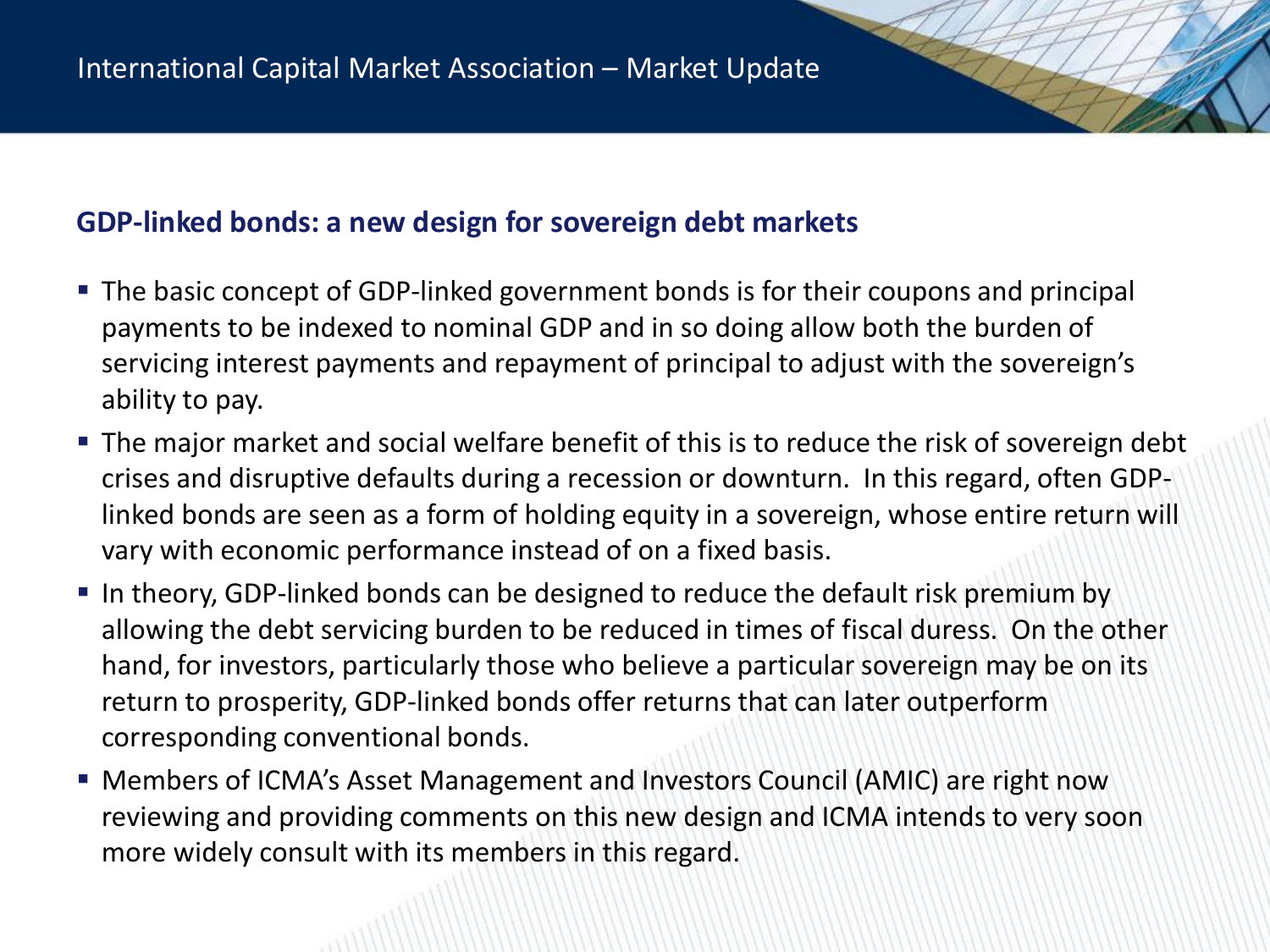## **Green Bond Principles**

- Voluntary principles for green finance as embodied by the Green Bond Principles (GBP) featured prominently in a new report prepared for the G20 Green Finance Study Group (GFSG) on green bonds, cementing its standing as the overarching guidelines for the green bond market.
- ICMA is an official member of China's Green Finance Committee under the auspices of the People's Bank of China, as well as the Green Finance Study Group under the G20.
- The GBP has developed two disclosure templates an information template designed for issuers' self-disclosure of GBP alignment, and an external review form. The annual GBP public consultation is scheduled to run in 4Q 2016
- If you are interested in giving feedback to this forthcoming consultation and are not yet a member or observer, please complete the application form on the ICMA [website](mailto:website) and send it to the GBP Secretariat at [greenbonds@icmagroup.org.](mailto:greenbonds@icmagroup.org)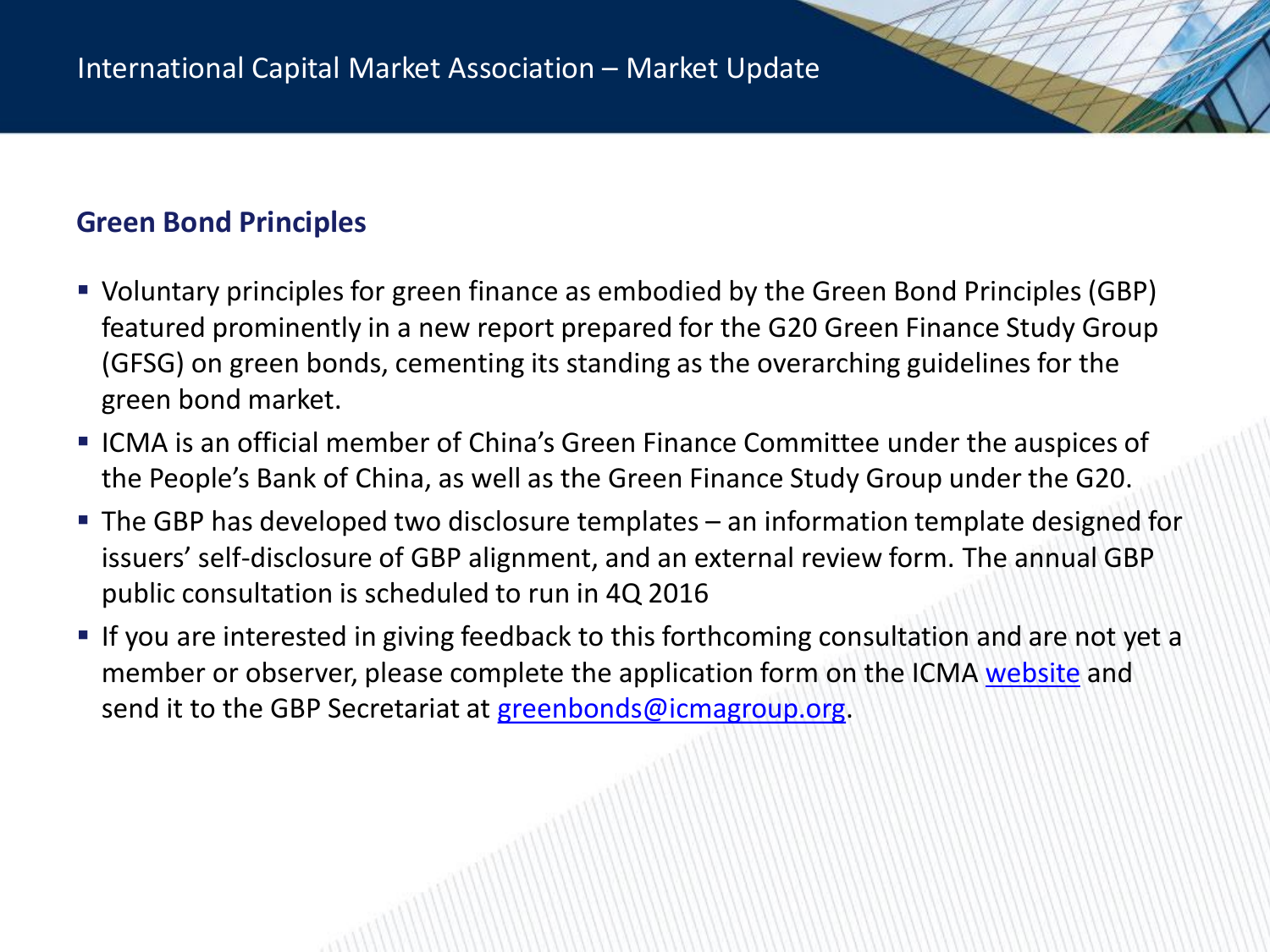# **Silk Road Bonds**

- In 2013, a "Belt and Road" development strategy was announced by the Government in China, the key objective of which is to provide much needed infrastructure along major economic corridors within Asia and extending to the Middle East, Africa and Europe, thereby promoting economic growth and improving living standards.
- Of course, developing infrastructure requires raising significant amounts of finance, which is difficult in countries with less developed financial markets, where connectivity with the international capital market is underdeveloped.
- On 8 September 2016, ICMA and Dagong Global Credit Rating Group (Dagong) jointly hosted a conference at which the concept and challenges of "Silk Road Bonds" were explored.
- Silk Road Bonds are intended to be an internationally recognised asset class, appealing to investors due to highly sought-after yield and diversification benefits, while capable of being scaled to provide the volume of funding required for "Belt and Road" infrastructure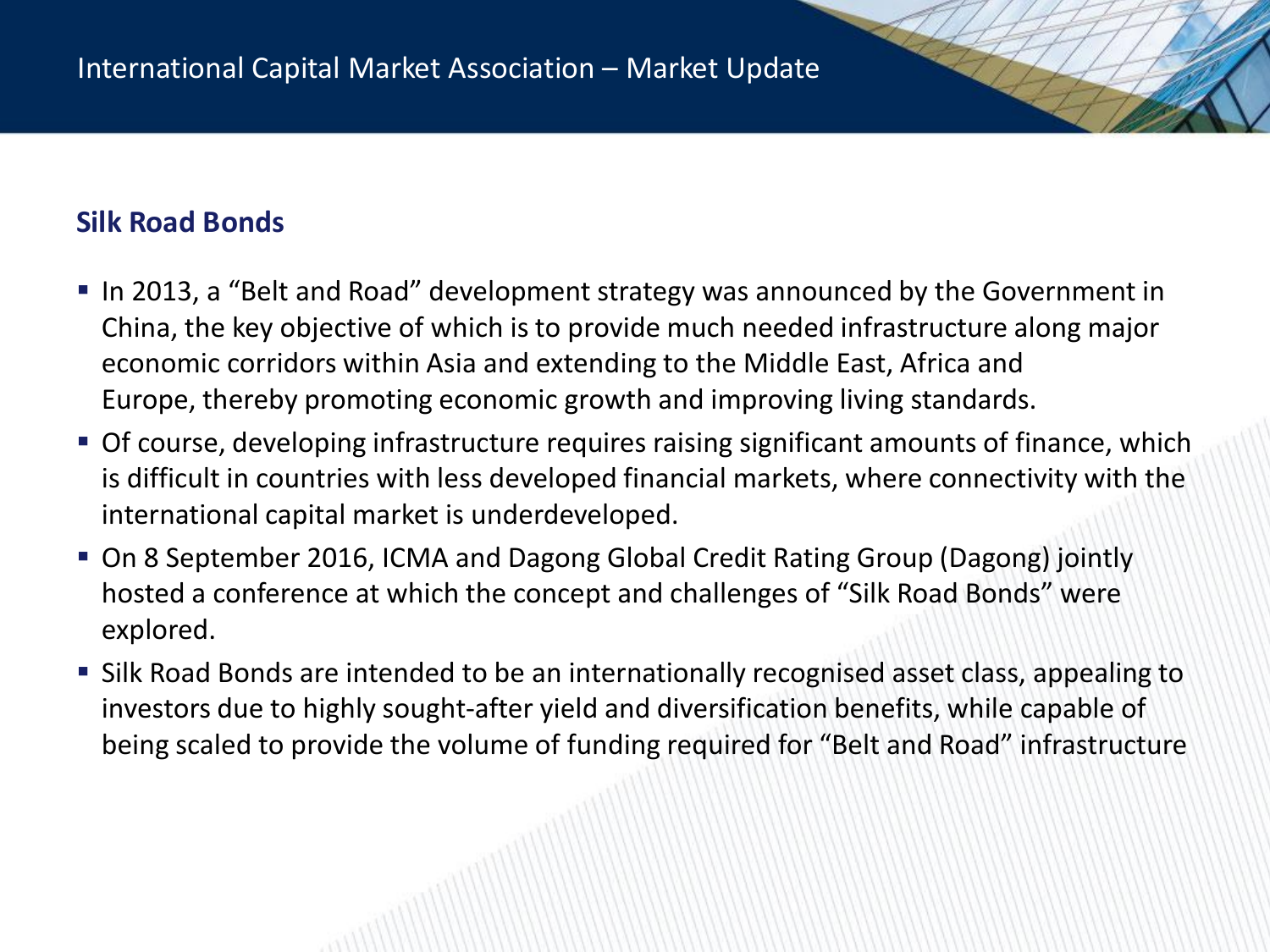# **Infrastructure financing in Asia**

- The *[ASIFMA-ICMA Guide to Infrastructure Financing in Asia](http://www.icmagroup.org/News/news-in-brief/asifma-and-icma-release-guide-to-infrastructure-financing-in-asia/)* (the Asian Guide), produced jointly by an ASIFMA Infrastructure Working Group together with ICMA, was released in August 2016.
- The Asian Guide is largely based on the European version of the *Guide to Infrastructure Financing*[, produced by an AFME/ICMA Infrastructure Working Group in June 2015, but](http://www.icmagroup.org/Regulatory-Policy-and-Market-Practice/Primary-Markets/infrastructure-financing/) is targeted at the Asian market.
- **The Asian Guide is designed to provide practical guidance and information on raising debt** finance through banks and the capital markets for funding the immense amount of infrastructure required in Asia, taking account of planning and procurement issues on the transaction process.
- The Asian Guide also highlights how local initiatives from, for instance, the Asian Infrastructure Investment Bank, the International Finance Corporation, the Asian Development Bank and the Credit Guarantee and Investment Facility can help infrastructure projects through funding, credit enhancement and/or guarantees.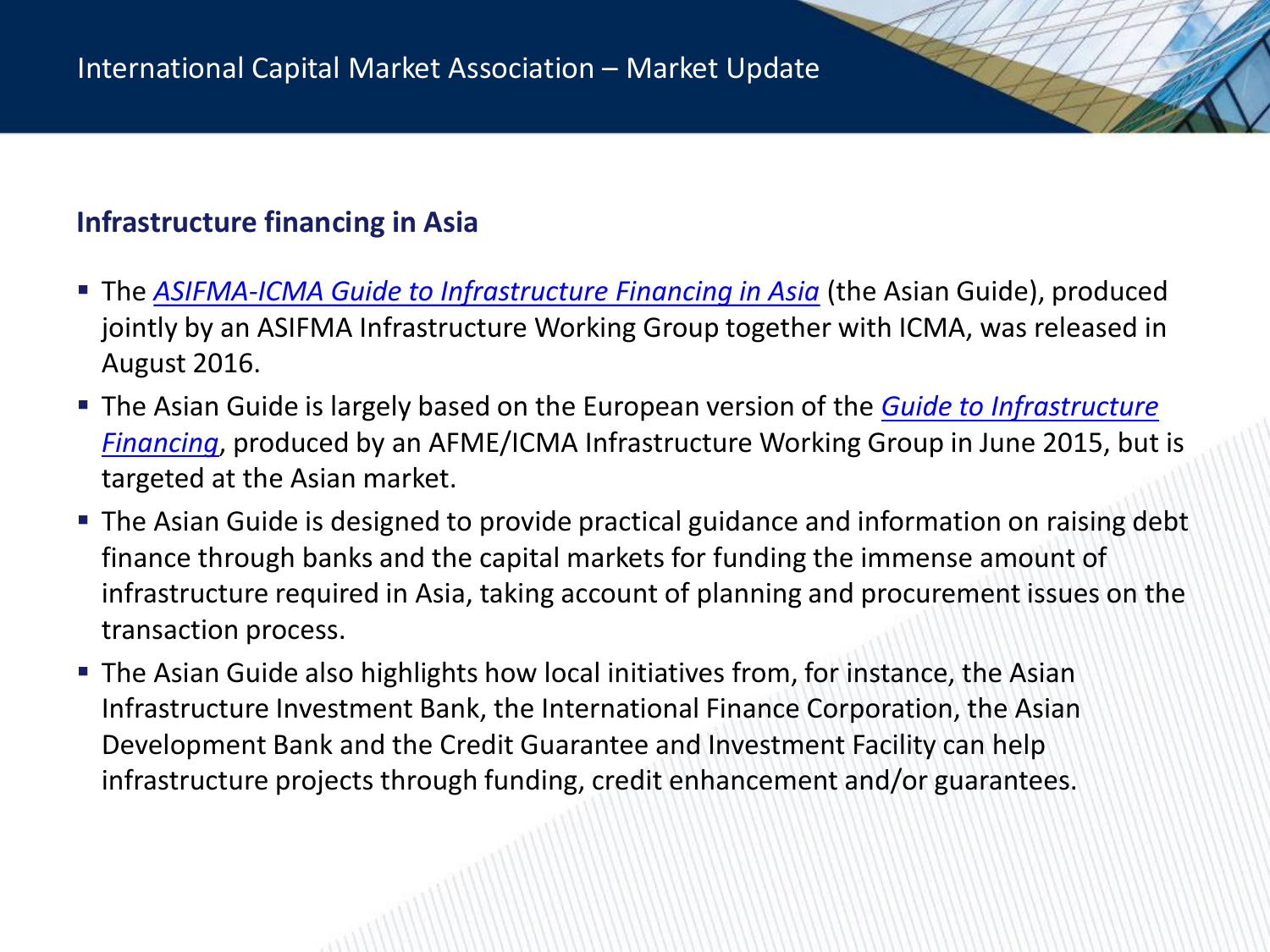## **Market Abuse Regulation: primary markets**

- The roll-out of the EU Market Abuse Regulation (MAR) at the beginning of July has had a tangible effect on how banks and other market participants engage with, and do business in, the capital markets in a number of areas.
- One aspect of MAR which has had a significant impact perhaps greater than initially anticipated – has been the new rules it imposes in relation to market soundings in the context of securities offerings.
- Under the new rules, for transactions involving issuers with EU listed securities, discussions that banks or issuers have with investors prior to announcement of a transaction which are designed to "gauge the interest" of the investor in the potential transaction will need to be recorded in detail – either literally, through voice recording, or through detailed written notes taken during the interaction.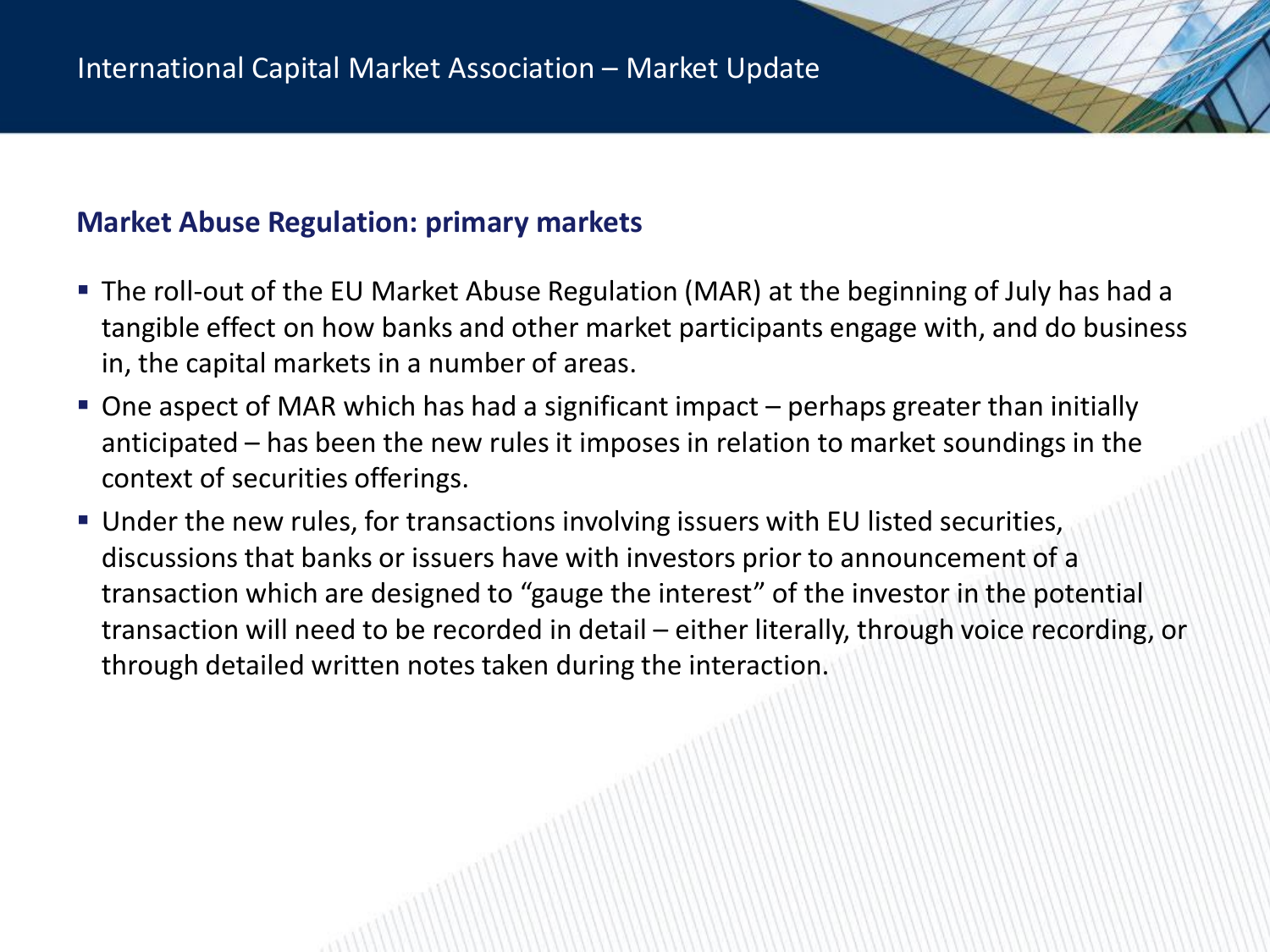## **Leverage Ratio**

- [In August 2016, the EBA published its report on the impact assessment and calibration of](http://www.eba.europa.eu/-/eba-recommends-introducing-the-leverage-ratio-in-the-eu) the Leverage Ratio (LR), recommending the introduction of a LR minimum requirement in the EU to mitigate the risk of excessive leverage.
- The EBA's analysis suggests that the potential impact of introducing a LR requirement of 3% on the provision of financing by credit institutions would be relatively moderate, while overall it should lead to more stable credit institutions.
- The LR, which has been introduced in some key jurisdictions (US, Switzerland and UK) and is expected to be introduced more widely from 2018, has come under particular criticism for constraining broker-dealers' balance sheets particularly with respect to low margin business such as SFTs.
- The report notes that, all things being equal, in normal market conditions the LR may make some market liquidity-related activities less attractive for a part of the banking sector and result in increased capital costs for firms with low average risk weights.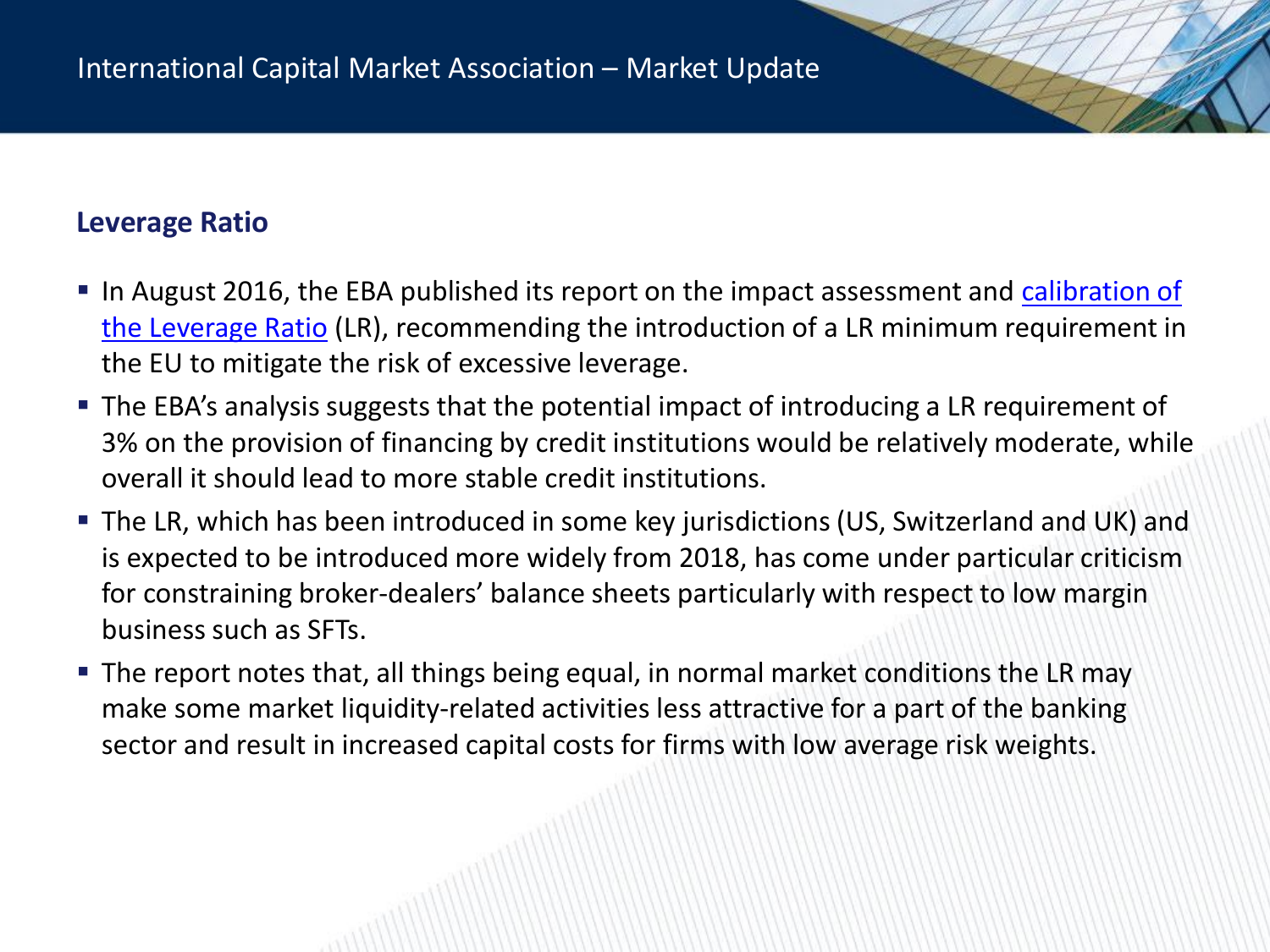## **ICMA European repo survey**

- **ICMA's European Repo and Collateral Council has released the results of its 31st semi**annual survey of the European repo market. The survey sets the baseline figure for market size at €5,379 billion, a 4.1% decrease on the December 2015 figure of €5,608 billion and a year on year decrease of 1.6% from the survey in June 2015.
- **The decline in the baseline figure since the previous survey largely reflects the reduced** number of survey participants. However, a comparison of a constant sample of survey participants shows a small, largely seasonal, rise of 0.5% since December but a year-onyear decline of 1.6%, confirming that the overall trend for repo market activity continues to be downward.
- **This long term reduction in repo activity may be attributed to the impact of regulation,** including new liquidity and leverage regulations. However, the survey shows that some global systemically important financial institutions (G-SIFIs) have taken the opportunity to increase the size of their repo books. National differences in the implementation of the new rules may have also created opportunities for some banks. If this is the case, then further contraction can be expected in the market.